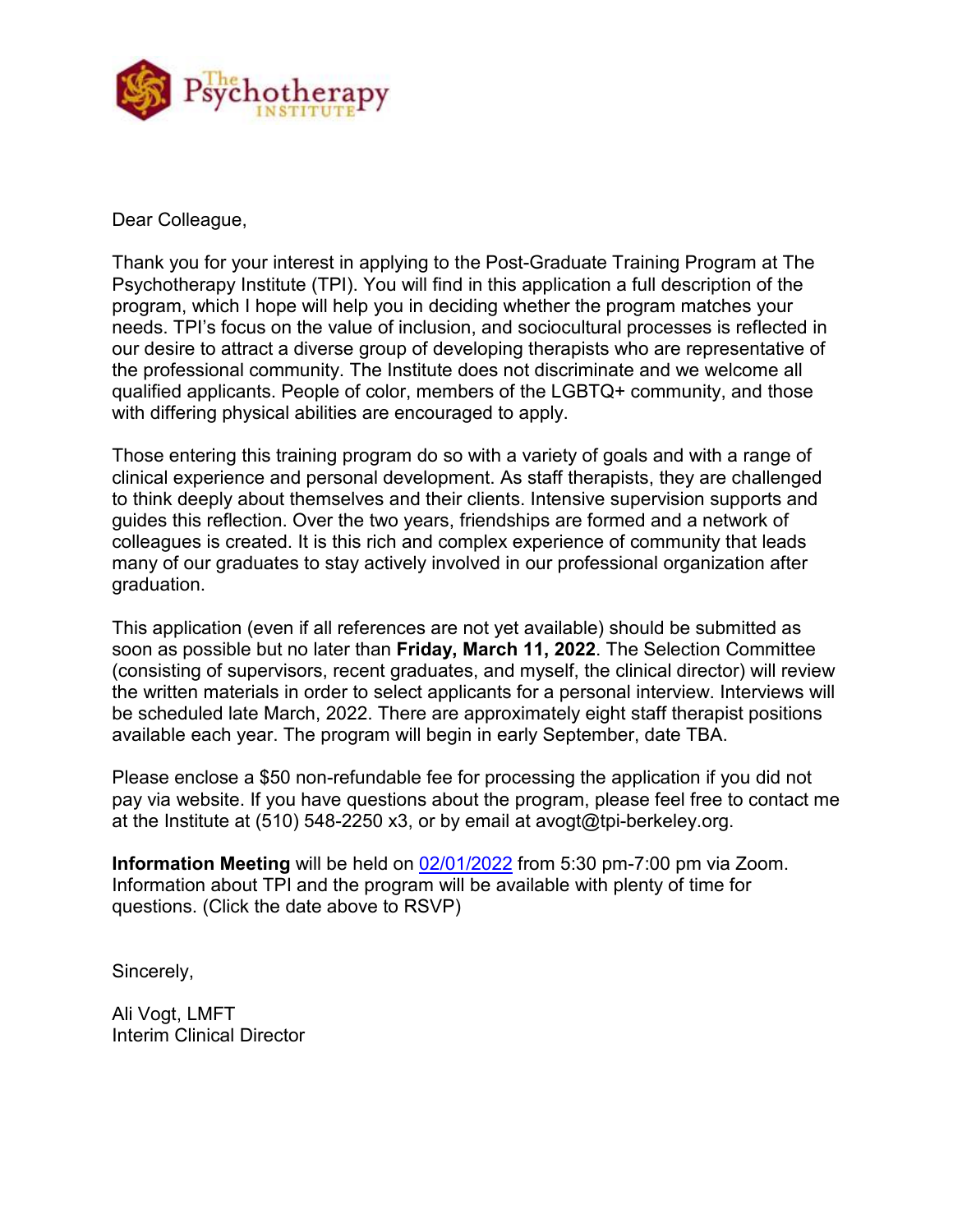

# **THE POST-GRADUATE TRAINING PROGRAM AT A GLANCE**

| <b>Time Commitment</b>      | Up to 25 hours per week for 2 years<br>Program begins each September, and runs year-round.                                                                                            |
|-----------------------------|---------------------------------------------------------------------------------------------------------------------------------------------------------------------------------------|
| <b>Clientele</b>            | Adults: individual and couples                                                                                                                                                        |
| <b>Tuition Fee</b>          | None                                                                                                                                                                                  |
| Salary/Stipend              | None                                                                                                                                                                                  |
| <b>Financial Add</b>        | Under a separate application, limited financial add is offered<br>based on need. Contact ksduncan@tpi-berkeley.org with<br>questions                                                  |
| <b>Clinical Orientation</b> | Psychodynamic—open-ended, insight-oriented<br>psychotherapy. Clients may be seen 1-3 times per week.<br>When therapists graduate, clients often follow them into<br>private practice. |

## **A Week at a Glance**

| <b>Hours</b> | <b>Activity</b>                                                                                       |
|--------------|-------------------------------------------------------------------------------------------------------|
| 9 to 12      | <b>Clinical Hours</b>                                                                                 |
| 2.0          | <b>Individual Supervision</b>                                                                         |
| 1.5          | <b>Group Supervision</b>                                                                              |
| 1.5          | <b>Clinical Issues Group</b>                                                                          |
| 1.5          | Process Learning Group (every other week)                                                             |
| 1.5          | Sociocultural Processes Group (every other week)                                                      |
| 1.0          | <b>Staff Meeting</b>                                                                                  |
| 1.5          | <b>Didactic Seminar</b>                                                                               |
| $2$ to 4     | Paperwork, Note Keeping                                                                               |
| 1 to $3$     | <b>Clinical Reading</b>                                                                               |
| 1.0          | <b>Telephone Screenings</b>                                                                           |
| 1.5          | Committee Meeting (1x/month)                                                                          |
| 1.0          | Intensive Supervision on 1 Case (optional)                                                            |
| 1.0          | Additional Supervision, caseload over 11 clients                                                      |
| 3.0          | Optional participation in off-site College Track<br>program, working with adolescents. (Limited slots |

available).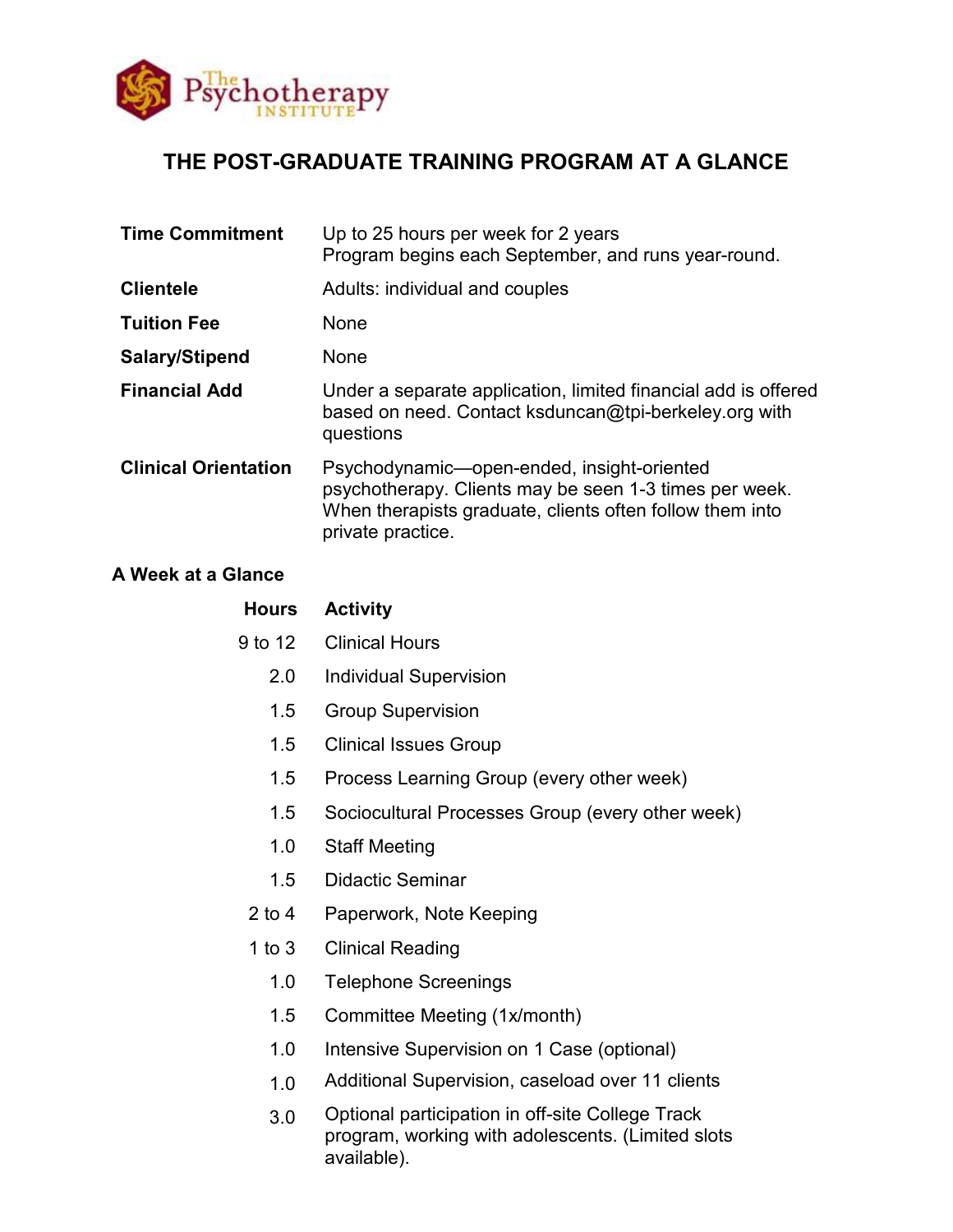

### **Qualifications**

Post-masters or post-doctoral. Prefer a minimum of 375 face-to-face clinical hours and completion of 18 months (two full academic years) of relevant supervised experience; prior to beginning the program. Ability to be self-reflective and to work collegially. Personal therapy strongly recommended.

## **2022 – 2024 POST-GRADUATE TRAINING PROGRAM**

#### **General Information**

The Psychotherapy Institute's Post-Graduate Training Program is designed to provide an intensive learning experience in psychodynamically oriented psychotherapy for members of the professional community who desire to deepen their skills and knowledge in this area. Staff Therapists use individual and group supervision to focus on their work with clients from the Institute's moderate fee clinic. They also participate in a didactic program of lectures and seminars which covers major theoretical and clinical aspects of psychotherapy.

The program extends for calendar two years, and will start in early September. There are typically 16 Staff Therapists, half of whom are selected each year. Fewer than the maximum openings may be filled if the Selection Committee feels there are not enough qualified applicants. There is no fee for the program nor is there any type of salary or stipend. Staff therapists may take their clients into their private practice when they leave TPI.

Supervised hours at the clinic are routinely accepted by the Board of Behavioral Science for the LMFT and LCSW licenses and Staff Therapists must be registered with the BBS before the program begins (or be in the process of registering in the case of recent graduates). Psychologists are registered with the Board of Psychology as Psychological Assistants; postdoctoral hours may be limited to 11/week, depending on availability of PhD/PsyD supervision. Slots for psychologists are limited, contingent on availability of supervisors and ability to meet Board of Psychology requirements.

It is the intention of the Institute to select a diverse group of developing therapists who are representative of the professional community. The Institute does not discriminate and welcomes all qualified applicants. People of color, members of the LGBTQ+ community, and those with differing physical abilities are encouraged to apply.

All written materials which have been submitted as part or in support of the application become the property of the Institute. All materials, with the exception of letters of recommendation, submitted by applicants who are not selected will be destroyed. Letters of recommendation will be kept on file for 3 years.

Due to the number of applications we receive each year, we may not be able to offer a personal interview to all candidates meeting the minimum requirements. All decisions regarding personal interviews and the final selection of staff therapists are made by the selection committee and are respected as final.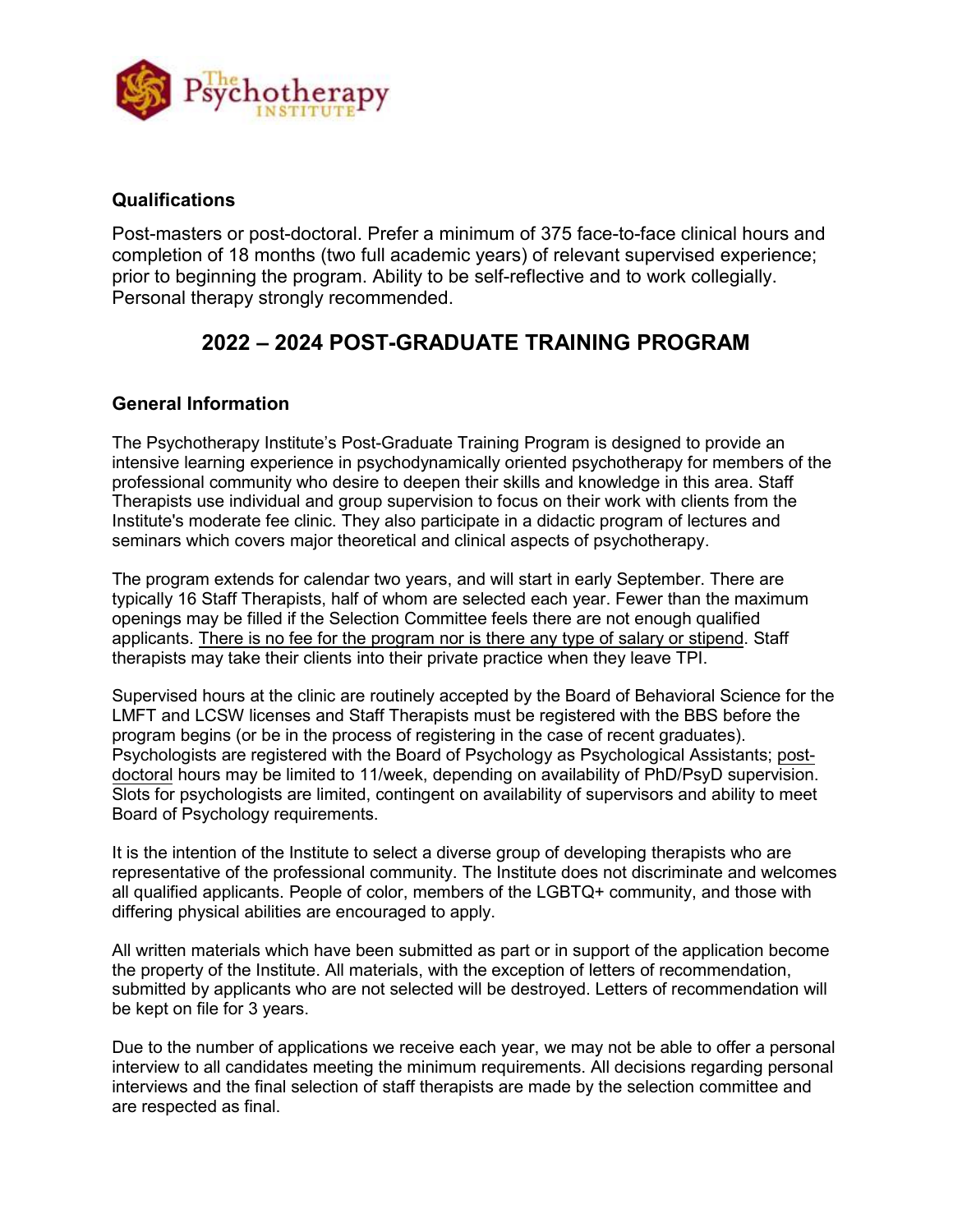

## **What is Psychodynamic Psychotherapy?**

Psychodynamic psychotherapy is a form of depth treatment that explores the connection between events in early life (which may be unconscious), sociocultural factors and processes, and the current disturbance and distress. The therapy offers a reliable setting for clients to explore past and present fantasies, feelings, dreams, thoughts and memories, which can lead to greater awareness of their core conflicts and issues. Particular attention is given to the developing interpersonal relationship with the therapist as it is through this that the patient is able to explore new ways of relating, freer of the characteristics that previously caused distress. Through this transference relationship, the patient may achieve a new and better resolution of long-standing difficulties and conflicts, and overcome barriers to change and growth. This relational dimension to the therapy also encourages clients to reflect over their current and past relationships and to become increasingly introspective in order to gain a better understanding of their needs, wishes, desires, and behaviors.

Psychodynamic psychotherapy demands considerable introspection and reflection on the part of the client. It also relies on the client's desire to be helped, as well as the client's willingness to reveal themselves, and their level of insight. Psychodynamic psychotherapy uses some of the same theories and principles of understanding the mind as does psychoanalysis, but it uses different technical procedures. It requires the therapist to remain open in the presence of uncertainty, tension, and anxiety that often is experienced by client and therapist alike while exploring the deeper dimensions of intimate relationships.

(Click the website link: "FAQs" for more frequent asked questions)

## **Ingredients of the Training Program**

## **(All groups listed below are required; Tuesdays and Fridays are required days)**

- 1. **Caseload**. Staff Therapists carry a minimum caseload of 9 client hours weekly (at least 5 individual clients) after the first 5 months. Several blocks of time must be available for this purpose. Many of the clinic clients need evening hours. Although most clients are seen individually, there are opportunities to work with couples.
- 2. **Individual Supervision**. All Staff Therapists have both a primary and a secondary supervisor; they meet with each supervisor for one hour each week. Additional supervisors may be added as the caseload increases. The supervisors are experienced clinicians from various disciplines and orientations who volunteer their time as Institute supervisors.
- 3. **Group Supervision**. Groups of 5-6 Staff Therapists are led by members of the supervisory faculty. They meet weekly for 1 ½ hours. Groups typically meet on Tuesday or Wednesday, and usually include both 1st and 2nd year staff therapists.
- 4. **Clinical Issues Group**. Comprised of both cohorts, this group is facilitated by a TPI supervisor and the clinical director. It meets weekly, Tuesday mornings, 10:30 – 12:00.
- 5. **Staff meeting.** Comprised of both cohorts; meets weekly, Tuesday mornings, 9:30 10:15.
- 6. **Didactic Training**. Comprised of both cohorts, didactic classes meet weekly, Friday mornings, 10:25 – 11:55 am. Rotating instructors.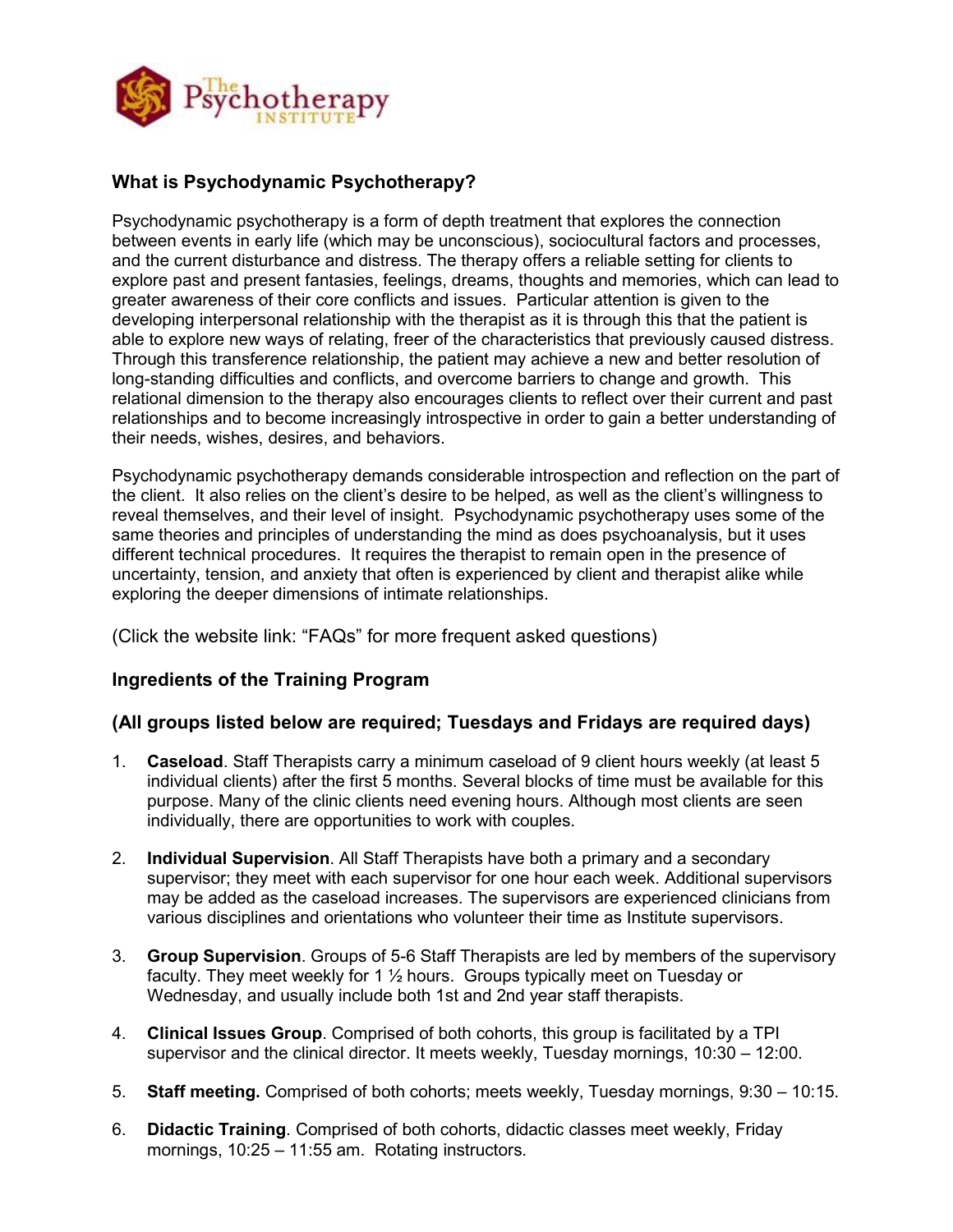

- 7. **Process Learning Group**. A process group; comprised of your own cohort year. Meets every other Friday afternoon, 1:00-2:30. Facilitated by a member of the TPI Supervising Faculty.
- 8. **Sociocultural Processes Group.** Comprised of both cohorts; meets every other Friday afternoon, 1:00-2:30. Facilitated by members of the TPI Faculty.
- 9. **Committees**. Staff Therapists may serve on at least one committee of the Institute; they also take part in the day-to-day operating duties of the clinic, including the new client screening process.
- 10. **Timeframe.** The program runs year-round for two consecutive years. Applicants should plan to devote approximately 25 hours per week to the training program. This includes clinical hours, supervision, didactics, paperwork, committee meetings and intake responsibilities. The program will not be considered completed unless a minimum of 550 face-to-face clinical hours has been accumulated.

#### **Minimum Requirements for Acceptance to the Program**

- 1. Completion of at least a master's degree in social work, psychology or its equivalent. Degree must be awarded by the end of September 2021.
- 2. You must be registered as an Associate with the Board of Behavioral Sciences, or a registered psychologist with the Board of Psychology by the start of the program, and provide documentation. In the case of recent graduates, registration must be in process
- 3. Preference given to those with a minimum of **375 face-to-face clinical hours**, and completion of **18 months** (i.e., two full academic years) of documented, relevant supervised clinical work, especially within the last 5 years. Preference will be given to such experience following the master's degree.
- 4. The training and the psychotherapy provided in the clinic are based on psychodynamic principals and theory, and applicants should have a desire to study and work within this framework.
- 5. A recognition of the importance of self-awareness, generally coming from one's own psychotherapy and the ability to articulate its relevance to one's clinical work. Preference for candidates with substantial prior psychodynamic therapy experience of their own.
- 6. Personal therapy concurrently with clinical training is extremely beneficial in the complex process of integrating the various parts of a training experience. While current personal therapy is not mandatory to enter this program, it is highly recommended, and may be suggested during the course of the program.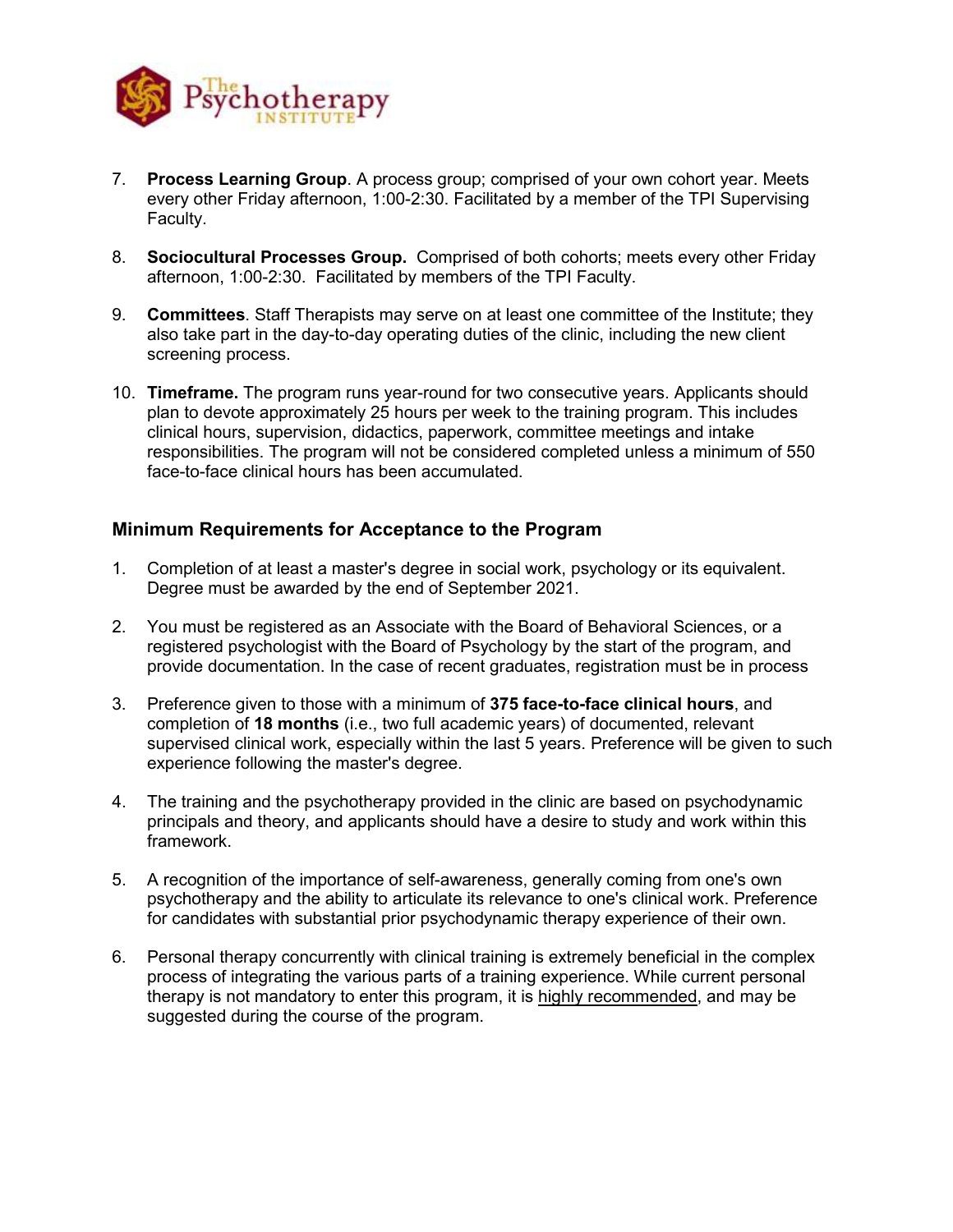

## **Application**

The application consists largely of information you provide about yourself rather than a specific form. The Selection Committee uses this material to decide which applicants will be scheduled for a personal interview.

The application's components include one copy of the following:

1. **Curriculum Vitae**. Include the following sections, if applicable: personal data; formal education (including high school); work experience, with particular attention to clinical activities including internships; publications/honors or certifications, other professional education. List the most recent experience first. (**typewritten**).

In order to make the extent of your clinical experience clear, **please write directly on the resume** approximately how many hours of actual face-to-face clinical work, and of what kind, are represented by each entry (e.g., 250 hours, couples and families; or 100 hours, crisis work with individuals, etc.). This information can be added in the form of handwritten marginal notes to the printed resume. [Please note that activities such as case management, leading support or rap groups, and unsupervised school counseling, are **not** accepted as clinical hours but may be listed separately as "additional experience."]

2. **Personal Statement**. Approximately 1500-2000 words; 5-6 double-spaced, typewritten, and numbered pages.

Please help us get to know you by reflecting on the following areas:

- a) Pertinent family history and experiences and how they influence you today;
- b) The path by which you came to want to be a therapist;
- c) The factors that have influenced your own personal growth, including your experience of personal therapy;
- d) Please include a brief statement about why you are interested in the program at this time, and what your goals are for the training.
- e) TPI is committed to understanding people and human psychology through the lens of sociocultural processes. Please describe how your understanding of social-cultural forces (racism, sexism, homophobia, gender identity, class, social power, etc.) informs your ideas about psychotherapy.
- f) Given the training program's rigors and time commitments (approximately 25 hours/week) how will you manage this in your life, and what impact will it have?

Please be aware that, if accepted, your application materials will be provided to your supervisors.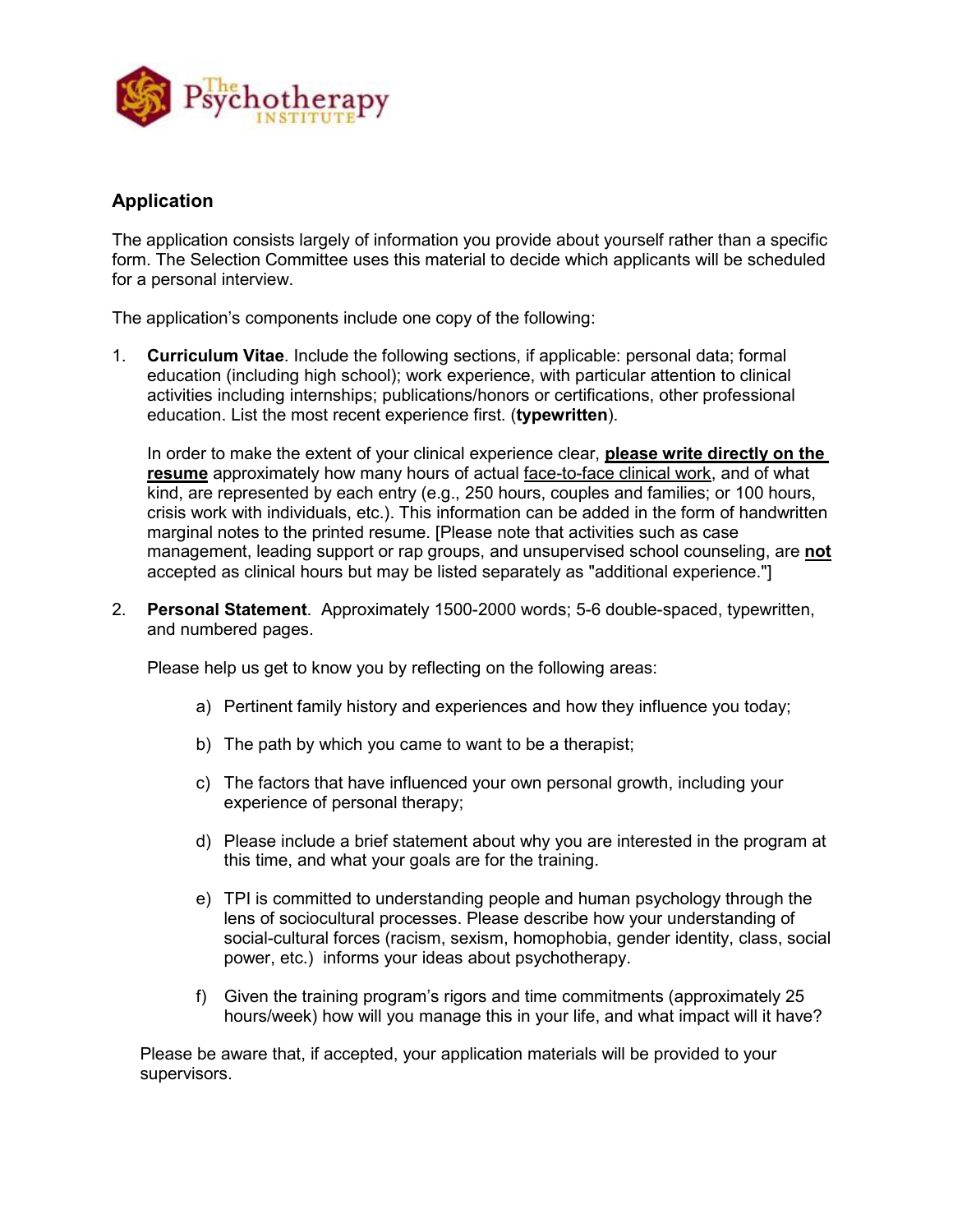

3. **A description of a case that was difficult for you.** Approximately 750-1000 words; 4-5 double-spaced typewritten pages. Please number the pages.

#### **Focus on:**

- how was it difficult;
- how you addressed issues related to culture, diversity, difference.
- how you conceptualized and addressed the issues at the time;
- how you understand what occurred between you and the client as you look back on the case;
- your internal experience as the therapist;
- 4. **Documentation of Your Degree.** Please submit a copy of your diploma from Graduate School. Transcripts are not acceptable. If your diploma is not available at time of application, include a note stating that the diploma will be furnished when available.
- 5. **BBS/BOP Registration or license**. If you are a registered intern, or licensed, please submit a copy of your registration/license. If not, you must be registered by the start of the program, and provide documentation.

#### **Please submit the above materials with a Cover sheet via e-mail to:**

Please complete and sign the cover sheet, below and, submit all materials to:

Ali Vogt, Clinical Director: avogt@tpi-berkely.org

(If you do not have access to e-mail, submit by mail to the address listed below.)

6. **\$50 Application Fee.** Please pay the non-refundable \$50 application fee online at: <https://www.tpi-berkeley.org/pgtp-app-fee> OR Include a check, made out to TPI.

#### **Please submit check by mail to:**

The Psychotherapy Institute ATTN: PGTP 2232 Carleton Street Berkeley, CA 94704

7. **Letters of reference**. At least **two,** and not more than three letters of reference from professionals who know your clinical work. All letters must specify the writer's relationship to you. One letter must be from a present or former supervisor.

Provide the enclosed *Guidelines for Letters of Reference* form to all your references.

The letters may be emailed directly to the Clinical Director apart from the rest of the materials; please check with your source to make sure they will be received before the deadline. These letters are confidential and will not be disclosed to the applicant by the Institute under any circumstances.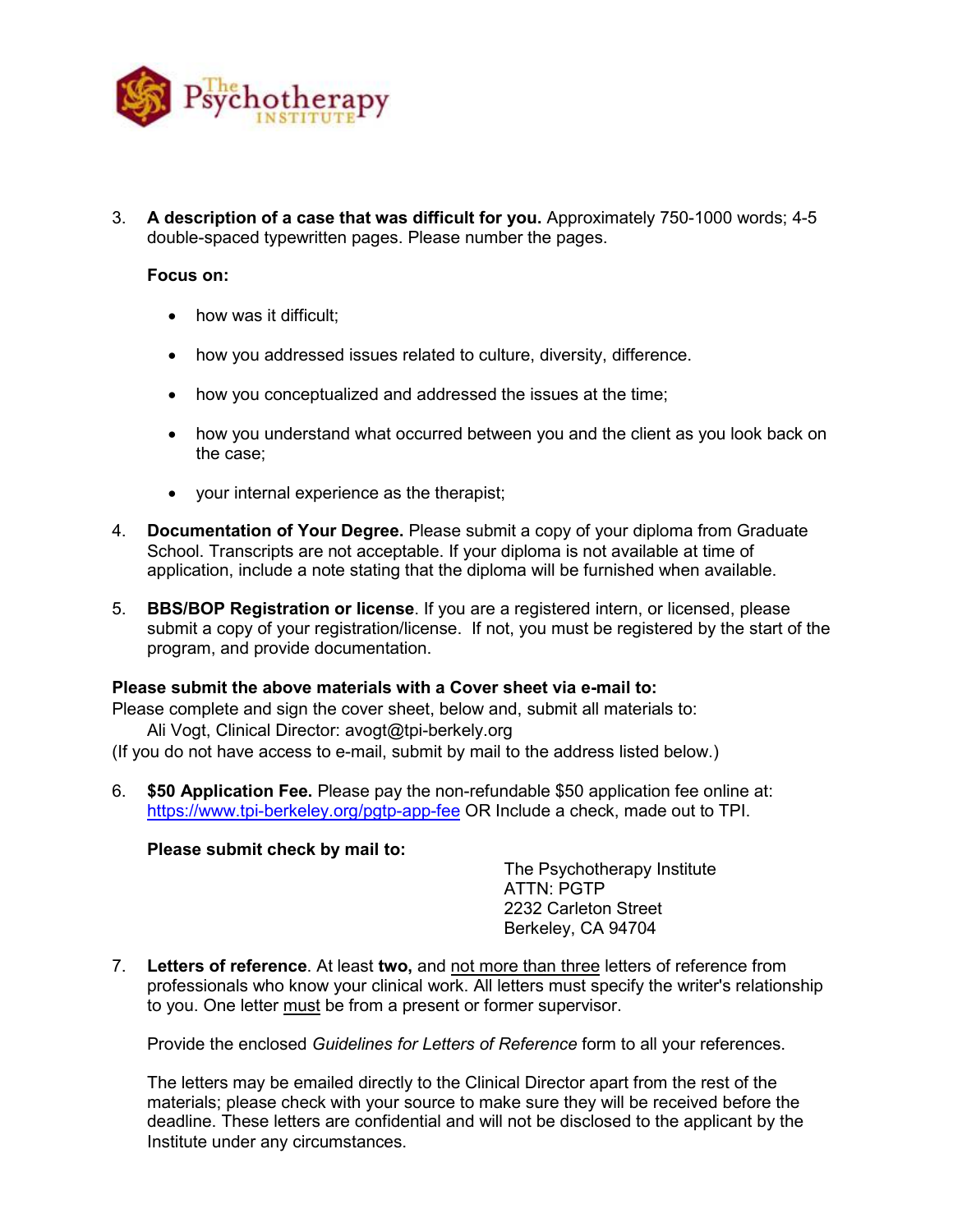

# **APPLICATION COVER SHEET Post-Graduate Training Program**

**(Please submit with a non-refundable fee of \$50.00 for processing application.)**

PLEASE TYPE OR PRINT CLEARLY

| Name: LAST                                                | <b>FIRST</b>                                                                     |
|-----------------------------------------------------------|----------------------------------------------------------------------------------|
| E-mail address<br>applicable)                             | License # (if applicable                                                         |
| <b>Mailing Address</b>                                    |                                                                                  |
| $\overline{\text{City}}$                                  | <b>State</b>                                                                     |
| Name of Employer:                                         |                                                                                  |
| Phone: Residence                                          | <b>Business</b>                                                                  |
| HOURS YOU CAN BE REACHED BY TELEPHONE & TELEPHONE NUMBER: |                                                                                  |
|                                                           |                                                                                  |
|                                                           |                                                                                  |
|                                                           |                                                                                  |
|                                                           | How did you hear about the training program? ___________________________________ |
|                                                           | Do you have any language capabilities besides English?                           |

\_\_\_\_\_\_\_\_\_\_\_\_\_\_\_\_\_\_\_\_\_\_\_\_\_\_\_\_\_\_\_\_\_\_\_\_\_\_\_\_\_\_\_\_\_\_\_\_\_\_\_\_\_\_\_\_\_\_\_\_\_\_\_\_\_\_\_\_\_\_

Signature of Applicant Date